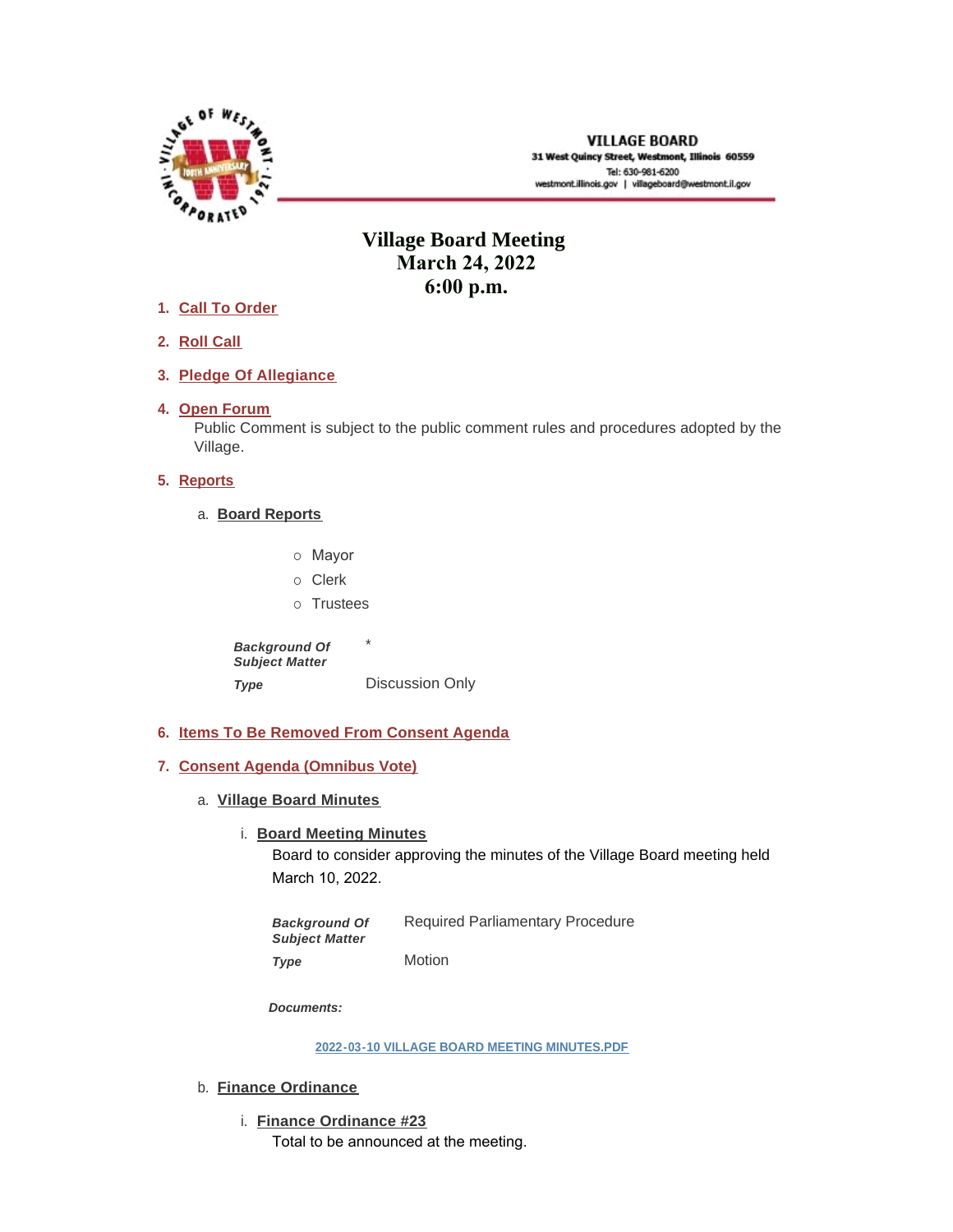\* **Motion** *Background Of Subject Matter Type* 

#### **Purchase Orders** c.

#### **PO 22202306** i.

DuPage Metropolitan Enforcement Group \$21,320.00

| <b>Background Of</b><br><b>Subject Matter</b> | DuMeg Fair Share FY 23 |
|-----------------------------------------------|------------------------|
| Type                                          | Purchase Order         |
| <b>Budgeted</b>                               | Yes                    |

*Documents:*

### **[22202306.PDF](https://westmont.illinois.gov/AgendaCenter/ViewFile/Item/8539?fileID=12727)**

#### **PO 22202317** ii.

DuPage County IL \$33,043.80

| <b>Background Of</b><br><b>Subject Matter</b> | DuPage Justice Information System (DUJIS) Operating<br>and Systems Cost |
|-----------------------------------------------|-------------------------------------------------------------------------|
| Type                                          | Purchase Order                                                          |
| <b>Budgeted</b>                               | Yes                                                                     |

*Documents:*

# **[22202317.PDF](https://westmont.illinois.gov/AgendaCenter/ViewFile/Item/8544?fileID=12729)**

iii. **Purchase Order Total** \$54,363.80

> \* *Background Of Subject Matter*

- **Motion** *Type*
- **Total Of Purchase Order And Finance Ordinance** d.

Total to be announced at the meeting.

\* Motion *Background Of Subject Matter Type* 

#### **Community Events** e.

### **U.S. Luge Tryouts** i.

Board to consider an ordinance approving road closures for the U.S. Olympic Luge Team for their 2022 Slider Search Tryouts.

This will impact access to South Cass Ave from East Dallas St, along with East & West Des Moines Streets. *Background Of Subject Matter*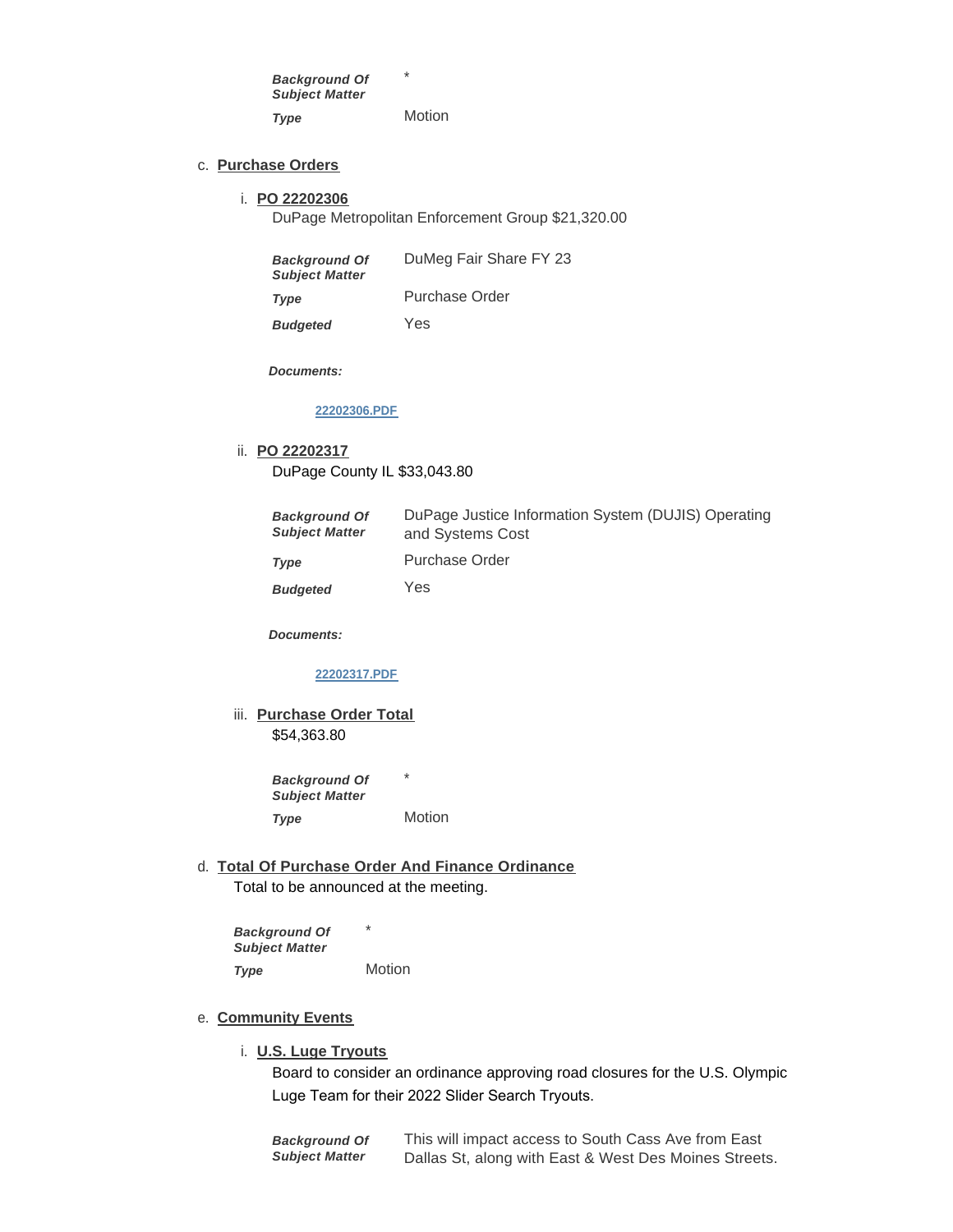|                                        | The date of the event $6/11 \cdot 6/12$ from $7am \cdot 6pm$ each<br>day. The request is to block traffic on South Cass Ave<br>between 55th St & west Dallas St. |
|----------------------------------------|------------------------------------------------------------------------------------------------------------------------------------------------------------------|
| <b>Additional</b><br><b>Background</b> | This event has been in Westmont many times and is<br>always well received.                                                                                       |
| <b>Recommendation</b>                  | Staff recommends approval.                                                                                                                                       |
|                                        | $\sim$ $\blacksquare$                                                                                                                                            |

**Ordinance** *Type* 

*Documents:*

### **[2022 US LUGE APP.PDF](https://westmont.illinois.gov/AgendaCenter/ViewFile/Item/8442?fileID=12728)**

**Proclamation - National Library Week** f.

Board to approve a proclamation declaring April 3-9, 2022 as National Library Week in the Village of Westmont.

\* Proclamation *Background Of Subject Matter Type* 

*Documents:*

# **[2022 NATIONAL LIBRARY WEEK PROCLAMATION.PDF](https://westmont.illinois.gov/AgendaCenter/ViewFile/Item/8520?fileID=12614)**

# **Unfinished Business 8.**

# **New Business 9.**

# **Mayor's Monarch Butterfly Pledge** a.

Board to consider a resolution accepting the Mayor's Monarch Pledge given through the National Wildlife Federation.

| <b>Background Of</b>  | This pledge reaffirms the goals of the DuPage Monarch Project |
|-----------------------|---------------------------------------------------------------|
| <b>Subject Matter</b> | on the national level.                                        |

Resolution *Type* 

*Documents:*

#### **[VOW EIC MONARCH PLEDGE RESOLUTION 2022.PDF](https://westmont.illinois.gov/AgendaCenter/ViewFile/Item/8538?fileID=12725)**

### b. No Mow Till Mother's Day

Board to consider a resolution approving the Environmental Improvement Committee program to encourage residents to wait to mow their grass until Mother's Day.

| <b>Background Of</b><br><b>Subiect Matter</b> | This resolution is intended to encourage pollination. |
|-----------------------------------------------|-------------------------------------------------------|
| Type                                          | Resolution                                            |

*Documents:*

**[VOW EIC RESOLUTION-NO MOW TIL MOTHERS DAY 2022.PDF](https://westmont.illinois.gov/AgendaCenter/ViewFile/Item/8537?fileID=12726)**

**B-1 Permit - Tamara Salon At 36 South Cass Avenue, Unit 44**  c.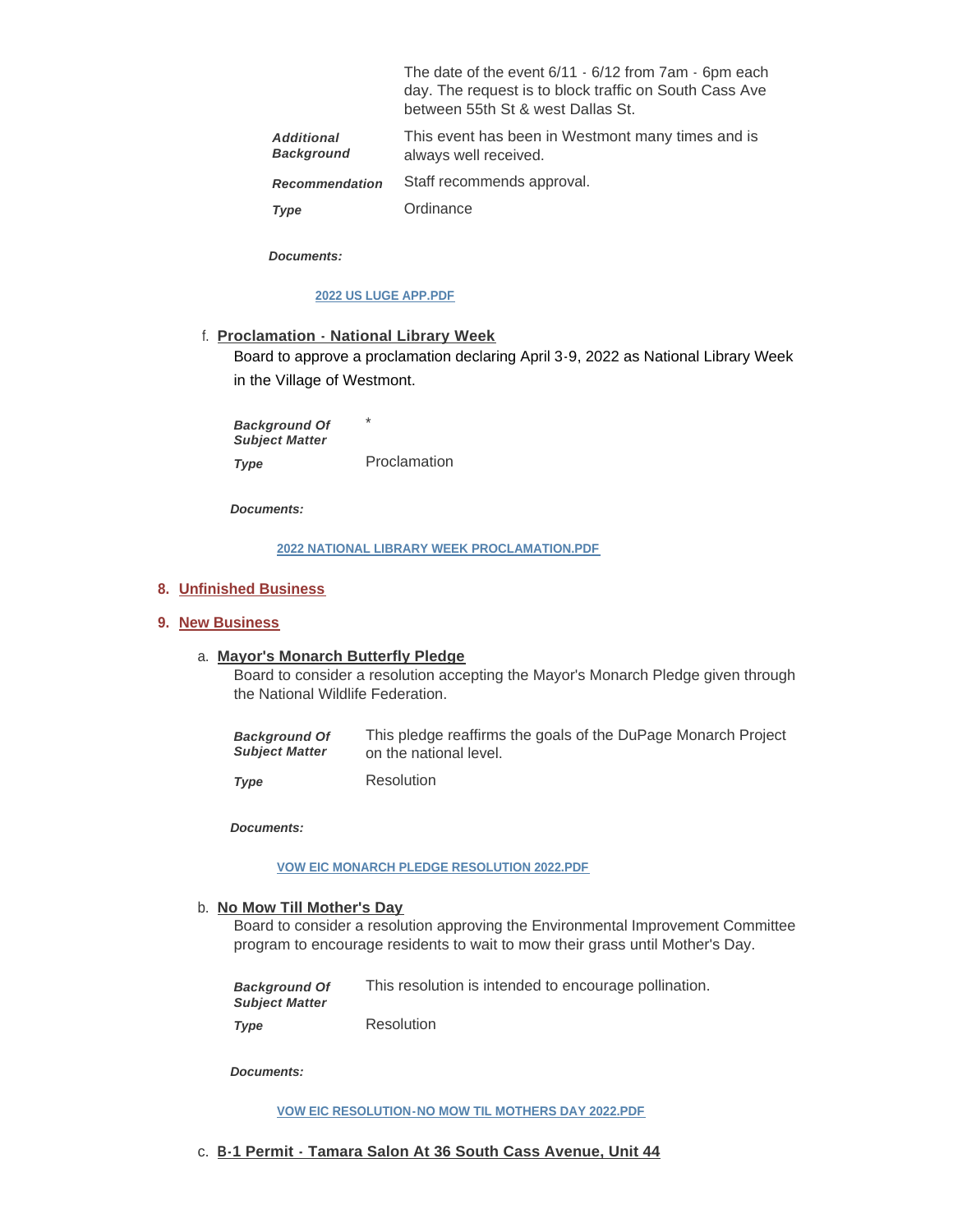Board to consider an ordinance approving a B-1 Development Permit for Tamara Makeup and Hair Artistry, Inc., to operate a beauty salon at 36 S. Cass Avenue Unit 44.

| <b>Background Of</b><br><b>Subject Matter</b> | Ms. Tamara Granath requests relocation of her existing<br>business, which provides hair and makeup studio services for<br>wedding clients both on-site and at remote locations. The salon<br>will also retail related products to the services provided.        |
|-----------------------------------------------|-----------------------------------------------------------------------------------------------------------------------------------------------------------------------------------------------------------------------------------------------------------------|
| <b>Additional</b><br><b>Background</b>        | A previous salon received Special Use Permit (SUP) approval in<br>this space with Ordinance No. 21-061 on June 3, 2021. This<br>new salon would not require a new SUP approval in accordance<br>with Sec. 13.09(F)(2), as the previous approval has not ceased. |
| Type                                          | Ordinance                                                                                                                                                                                                                                                       |

*Documents:*

#### **[B1 TAMARA SALON 36 S CASS 44.PDF](https://westmont.illinois.gov/AgendaCenter/ViewFile/Item/8535?fileID=12683)**

**Fifth-Third Bank Operations Center - 910 Pasquinelli Drive** d.

Board to consider an ordinance approving requests from BHDP Architecture and Fifth Third Bank, NA, regarding the property located at 910 Pasquinelli Drive, for the following:

- 1. Variance to reduce the number of required off-street parking stalls
- 2. Variance to permit outdoor lighting in excess of illumination standards
- 3. Site and Landscaping Plan
- 4. Parking stall size Waiver

| <b>Background Of</b><br><b>Subject Matter</b> | Applicant requests approvals to construct an 833 square foot<br>addition to an existing building, with associated outdoor<br>improvements to parking lots and landscaping. |
|-----------------------------------------------|----------------------------------------------------------------------------------------------------------------------------------------------------------------------------|
| <b>Additional</b><br><b>Background</b>        | At its meeting on March 9, 2022, the Planning and Zoning<br>Commission unanimously recommended approval of these<br>items.                                                 |
| Type                                          | Ordinance                                                                                                                                                                  |

#### *Documents:*

**[910 PASQUINELLI DR PHOTOMETRIC.PDF](https://westmont.illinois.gov/AgendaCenter/ViewFile/Item/8536?fileID=12684) [910 PASQUINELLI DR APP AND SUPPORTING DOCS.PDF](https://westmont.illinois.gov/AgendaCenter/ViewFile/Item/8536?fileID=12685) [SITE AND LANDSCAPE PLANS.PDF](https://westmont.illinois.gov/AgendaCenter/ViewFile/Item/8536?fileID=12686) [2022-03-24 BOARD MEMO 910 PASQUINELLI DR.PDF](https://westmont.illinois.gov/AgendaCenter/ViewFile/Item/8536?fileID=12687)**

#### **2022 Zoning Map** e.

Board to consider an ordinance to approve the revised Zoning Map dated December 31, 2021 as the official 2022 map for the Village of Westmont.

| <b>Background Of</b><br><b>Subject Matter</b> | State Statute requires corporate authorities to publish a map<br>showing existing zoning uses, divisions, restrictions,<br>regulations, & classifications of the municipality for the<br>preceding calendar year. |
|-----------------------------------------------|-------------------------------------------------------------------------------------------------------------------------------------------------------------------------------------------------------------------|
|                                               |                                                                                                                                                                                                                   |

Approve *Recommendation*